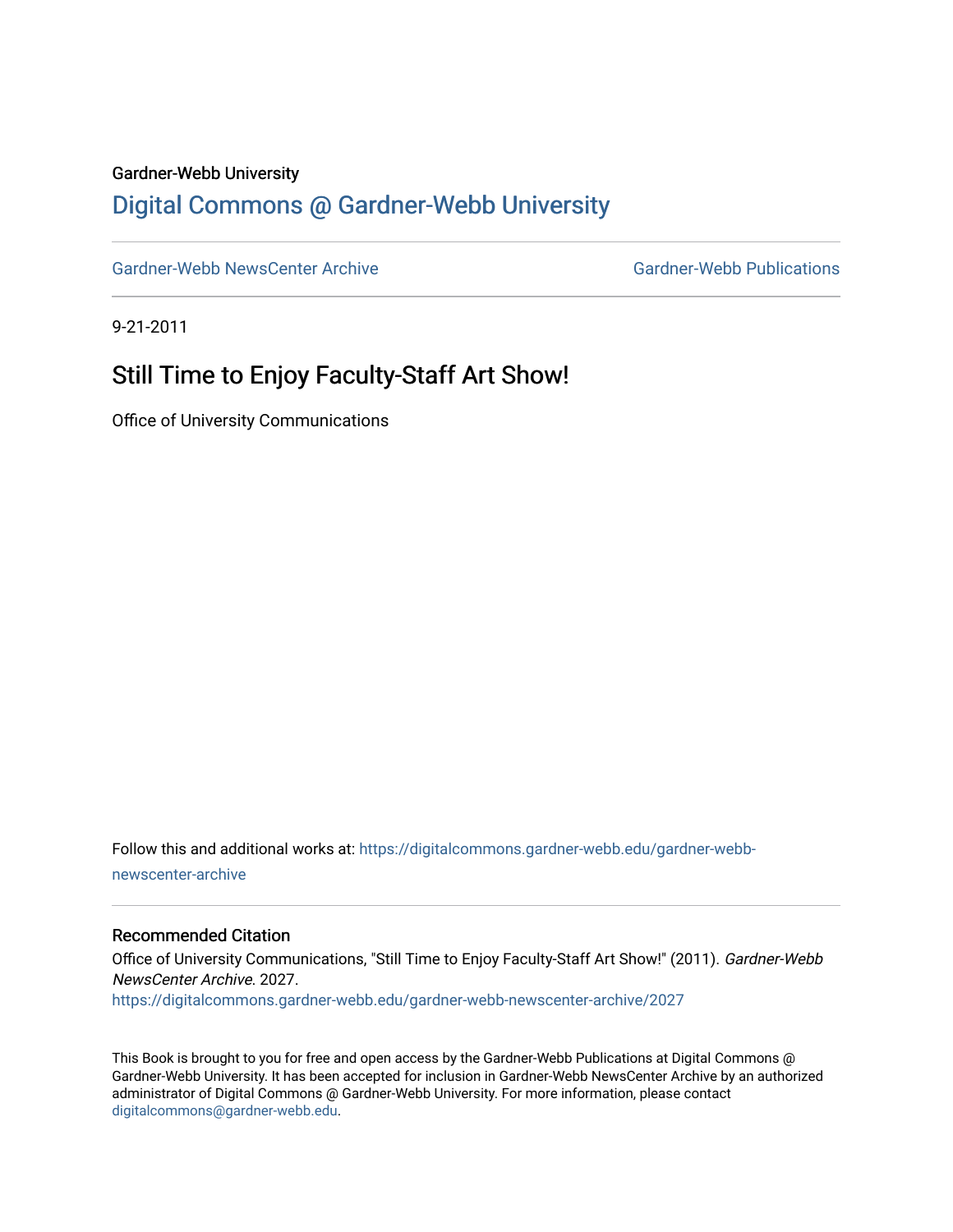# **Still Time to Enjoy Faculty-Staff Art Show!**

**webpublish.gardner-webb.edu**[/newscenter/still-time-to-enjoy-faculty-staff-art-show-2/](https://webpublish.gardner-webb.edu/newscenter/still-time-to-enjoy-faculty-staff-art-show-2/)

Office of University Communications **September 21, 2011** September 21, 2011



Watch Video At:

<https://youtu.be/2N3aHeC6UBU>

There is still time to enjoy Gardner-Webb's School of Performing and Visual Arts annual Faculty/Staff Art Show, on display in the Communication Studies Hall through September 30. The exhibit features a variety of styles and pieces from a handful of Gardner-Webb's most accomplished artists.

"I think the diversity of styles, subject matter and media at this year's show is amazing," said Bell, a professor of art at Gardner-Webb. "There are some oil pastels and ceramics by Doug Knotts, five-foot fabric collage portraits by Paula Spangler Casper, serigraphs by Beth Singer-Knotts, portrait and abstract charcoal drawings by Andrea Worley, character drawings fro the theater by Christopher Keene, collage illustrated writings by Nancy Rogers Bottoms, digital manipulated images by Jim Biggers, and a few of my own pastels, watercolors, acrylics, and collages," she added.

Bell explained that the show is a way to "hold us accountable as practicing artists," and to model the Visual Arts majors at Gardner-Webb for the community and surrounding counties. The exhibit is also a "teaching tool for art our majors and survey students," she added, as many professors use the exhibit as fodder for class discussion and training.

"I would gladly discuss any exhibit anytime," Bell insisted, "and I would encourage everyone to see the work for themselves!"